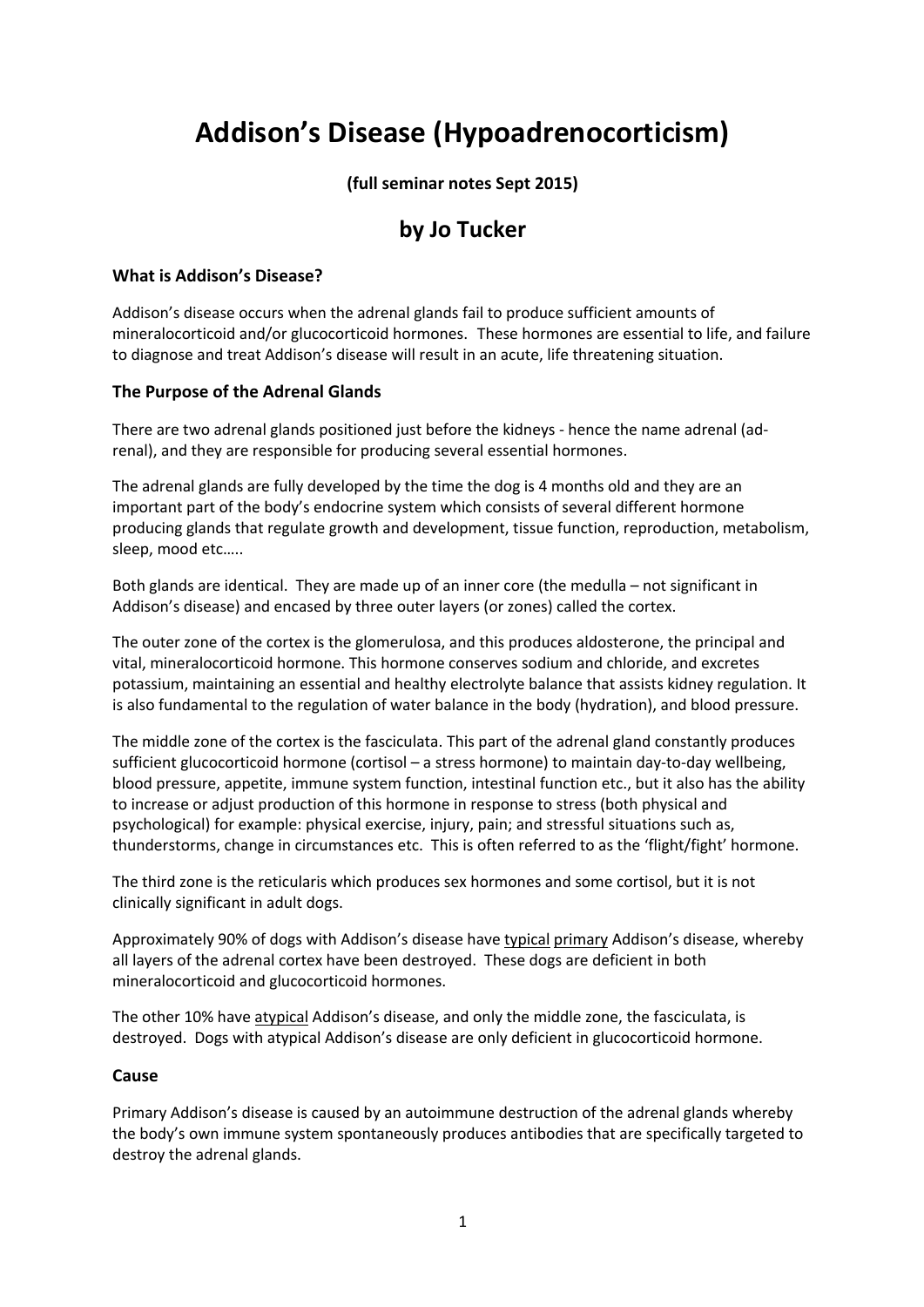It is an uncommon disease within the dog population but certain breeds such as Standard Poodles and Bearded Collies are known to be genetically predisposed to Addison's disease. (BSAVA Manual of Canine and Feline Endocrinology).

The age range reported for the onset of primary Addison's disease is 2 months to 16 years; although a newly diagnosed `older' dog may have an underlying cause.

#### **Autoimmune Disease in brief**

There are many different autoimmune diseases.

The immune system of genetically predisposed dogs are sometimes unable to distinguish between what is 'self' and what is 'foreign' to their body.

These dogs may develop an autoimmune disease if their immune system mistakes a part (or parts) of its own body as a foreign invader – for example, in Addison's disease it no longer recognises its adrenal glands as `self'. The immune system will aggressively respond and produce antibodies that are programmed to destroy part (as in atypical Addison's disease) or all of the adrenal glands resulting in primary typical Addison's disease.

#### **The Disease Process of Addison's disease**

The disease process of Addison's may be chronic or acute. This is supported by vague clinical signs that wax and wane of over a period of months prior to a diagnosis; but it can also present in an acute state of collapse and shock (an adrenocortical crisis).

The speed of onset depends on the rate of destruction of the glands. As the disease process advances, the glands become smaller and smaller until the shrivelled glands are rendered useless and adrenal failure becomes inevitable (this may be evident by ultrasound examination). It is at this stage when clinical signs become persistent and more obvious.

Unfortunately, the disease process is un-detectible until clinical signs start to show, by which time 85-90+% of adrenal function is lost. The length of time it takes to reach this stage is thought to be anything from a few weeks to one year, and this may vary from dog to dog and is reflected in retrospective clinical signs. A chronic condition may be exacerbated and change to acute adrenal failure, as a result of the dog experiencing a stressful situation.

In very rare cases, fungus, cancer or haemorrhage within the adrenal glands can cause adrenal gland failure.

Secondary Addison's disease can occur when a dog is being treated for Cushing's syndrome (a disease that causes excessive production of cortisol). This happens if the medication used to control the disease reduces cortisol production too much resulting in a drug induced Addisonian crisis.

Very rarely, Addison's disease can be the result of a diseased pituitary gland which fails to produce the stimulating hormone ACTH.

#### **Diagnosis**

To obtain a definitive diagnosis, an ACTH (adrenocorticotropic hormone) stimulation test is necessary. The test involves first, taking blood from the dog and then administering intravenously a synthetic ACTH. A further blood sample is taken one hour after the ACTH administration. Both samples are sent to the laboratory to measure the blood cortisol of both pre and post ACTH stimulation test blood samples. A 'flat-line' response to an ACTH stimulation test is diagnostic of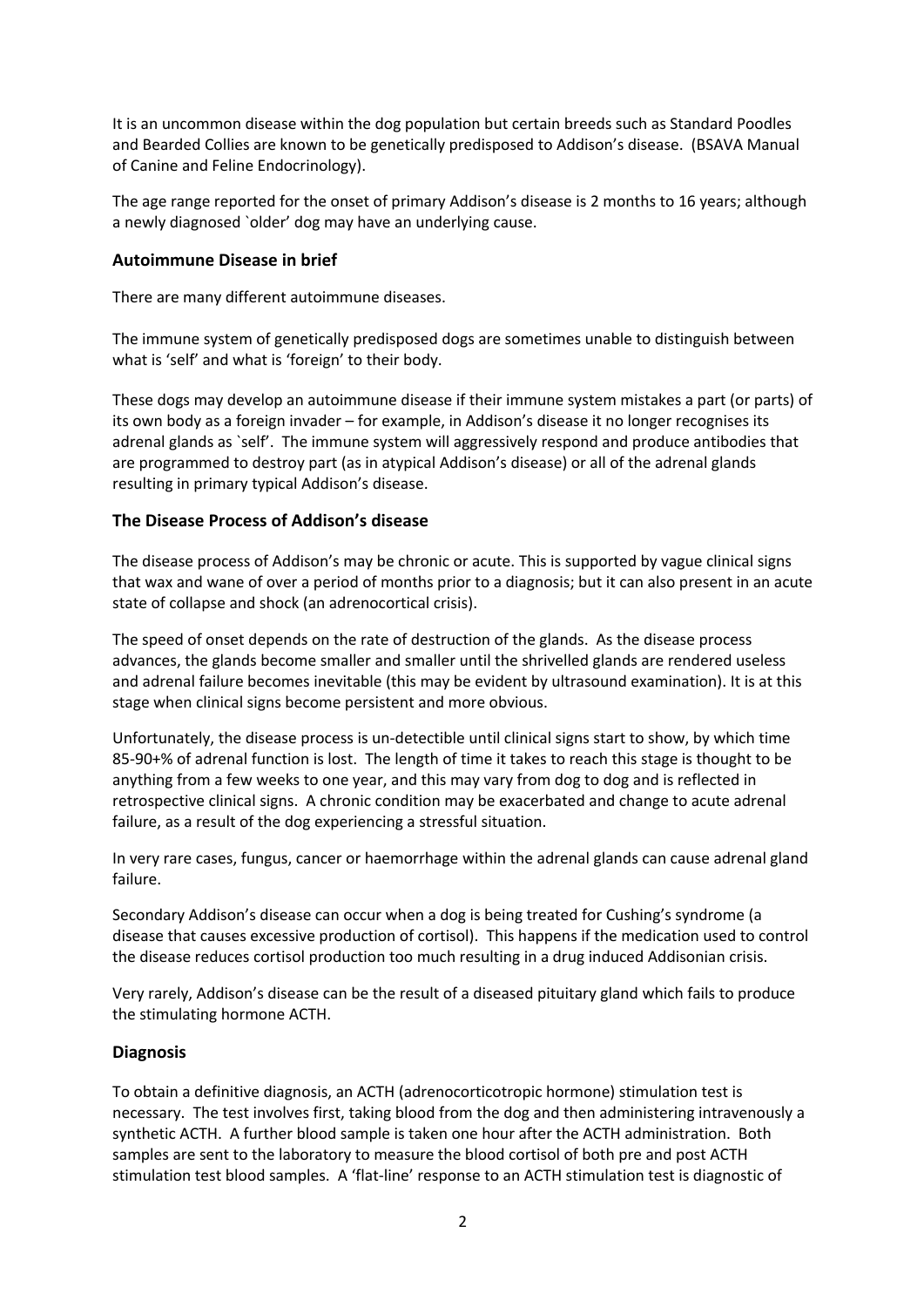Addison's disease and most dogs with Addison's will have a zero measurement, or lowered baseline measurement, of cortisol both before and after the ACTH test.

#### It sounds simple – *so why is Addison's disease so difficult to diagnose?*

The diagnosis of Addison's disease is not complicated but some vets can be reluctant to even consider it in their differential diagnoses. Addison's disease is known as `*The Great Pretender'*. The reason for this notorious label is because Addisonian dogs generally present with a wide variety of vague, clinical signs and this, unsurprisingly, can lead to a misdiagnosis of: renal failure, heart failure, gastrointestinal disease, acute pancreatitis, liver disease and even autoimmune haemolytic anaemia (AIHA).

Many vets say "It won't be Addison's as we never see it". Unless your vet is looking for Addison's disease, it will not be diagnosed. Most dogs are presented to their vet at least three times in the 6+ months prior to diagnosis, and many are in an Addisonian crisis before it is identified. This is a true emergency and immediate, supportive care is essential if the dog is to survive.

The biggest hurdle for the owner can be to convince the vet to at least consider the possibility that their dog may have Addison's disease, and not to dismiss the notion without proving it and carrying out a thorough investigation and possibly an ACTH test.

#### **Common Clinical Signs:**

Adrenal hormone deficiency will have a significant effect on many body systems, causing a variety of vague clinical signs, such as:

Lethargy, depression, nervousness, weight loss, anorexia (no appetite), vomiting, limping, profound weakness (particularly of the back legs), inability or reluctance to walk even a short distance, exhaustion, shaking, twitching or muscle tremors, collapse (particularly whilst out walking or if stressed), diarrhoea (with or without traces of blood), abdominal pain, dehydration (watch out for tacky gums), excessive thirst and urination, with the inability to concentrate urine; weak pulse, slow heart rate and abnormal heart rhythm, anaemia (pale gums), increased pigmentation of the skin, megaoesophagus (enlargement of the oesophagus resulting in difficulty with swallowing) and rarely, seizures (cause by low blood sugar).

The chances of a dog showing all these clinical signs are unlikely, but just a few signs might be enough to raise your suspicions. Common waxing and waning clinical signs can be: recurring stomach upset and/or diarrhoea, with or without blood. Loss of appetite is another common sign; and increased drinking and urinating/incontinence; nervousness/overly sensitive to noise, and lethargy are also typical. Do not expect a rise in body temperature; a normal or low-normal body temperature is most common. Some weight loss and signs of dehydration may be evident, but until this stage physical examination is likely to reveal very little, although there may be some tenderness around the kidneys. The closer adrenal destruction gets to 100% the greater clinical signs increase, and an adrenal crisis becomes almost inevitable.

There can be a temptation for some vets to suggest surgical exploration, or an endoscopy, as being the best course of action if they are unable to achieve a diagnosis, especially when a dog is presenting with varied, intermittent symptoms. If the dog is ultimately diagnosed Addisonian, an exploratory procedure, prior to treatment, could prove to be fatal. Addison's disease should always be ruled out prior to any potentially stressful or invasive technique being performed on a dog with vague, waxing and waning clinical signs, especially if they are of a breed known to have a genetic predisposition to Addison's disease.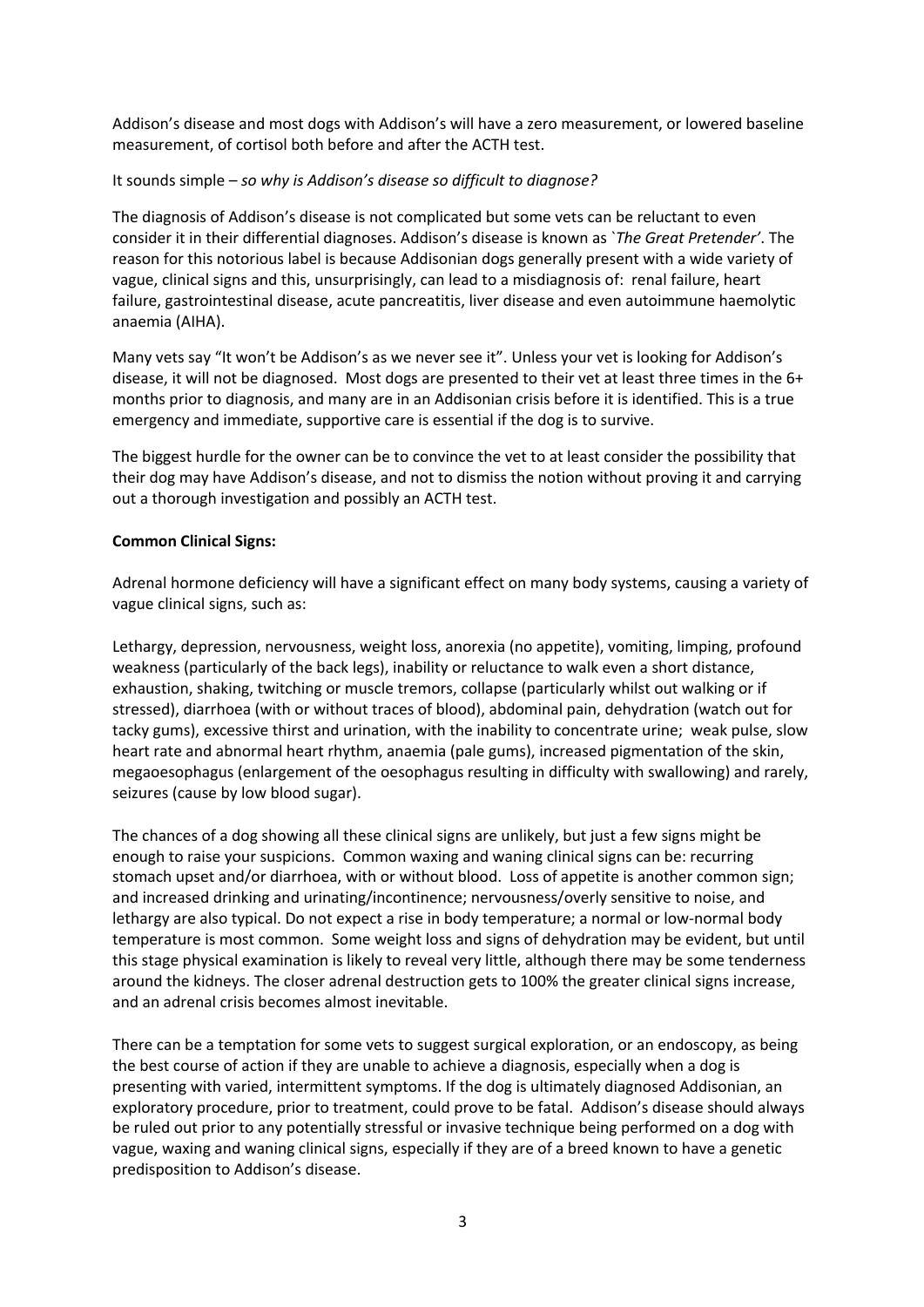#### **Further Considerations:**

Is your dog young / middle aged?

Over a period of time, has your dog experienced several of the typical symptoms? Has he/she been dehydrated and responded well to *fluid therapy -* but the improvement didn't last?

Has your young to middle aged dog been diagnosed with kidney disease? Is he/she improving on the special treatment/diet provided by your vet? If the answer is no, then consider Addison's disease. Kidney disease is the most frequent misdiagnosis of Addison's disease. True, primary kidney failure occurs more often in older dogs and not usually young, previously healthy ones. Are the blood results typical for kidney failure? Check the sodium and potassium levels and ratio, and the leucocyte count. Are these consistent with kidney failure?

If your dog has persistent or intermittent gastrointestinal problems then consider other subtle, clinical signs and look for possible clues in the blood results.

Do you have a dog whose breed is known to be genetically predisposed to Addison's disease?

Does your dog already have an autoimmune endocrine disease, e.g. Hypothyroidism (an underactive thyroid)?

Do you know of any relatives of your dog who may have been diagnosed with Addison's disease or another autoimmune disease, or may have died unexpectedly of suspected kidney failure at a young age? Don't be afraid to speak to your dog's breeder; they may have valuable data about your dog's family history.

#### **If You Suspect Typical Primary Addison's Disease**

Inform your vet of the diseases your dog's breed is predisposed to. Have a *Full Serum Biochemistry panel* and a *Complete Blood Count* test done and ask your vet for a copy of the results to keep for your own record. Study the results yourself and note any abnormalities, especially the sodium and potassium values/ratio. If symptoms persist, have a further blood test done to see if there are any changes, but don't leave it too long in between (a week or less) as deterioration seems to quicken in the final stages of the disease process. Keep all laboratory reports for future reference and comparison. Blood testing is never a waste of money (in the long term it can often save you money), and will provide a 'bench mark' on which to compare subsequent tests. Addison's disease is progressive, so a blood test is only valid at the time it was taken. As the disease process advances, the values will change.

#### **The Tell-tale Signs When Looking at Blood Test Results**

#### **Routine Laboratory Abnormalities - Haematology & Biochemistry**

#### **Sodium/Potassium Ratio**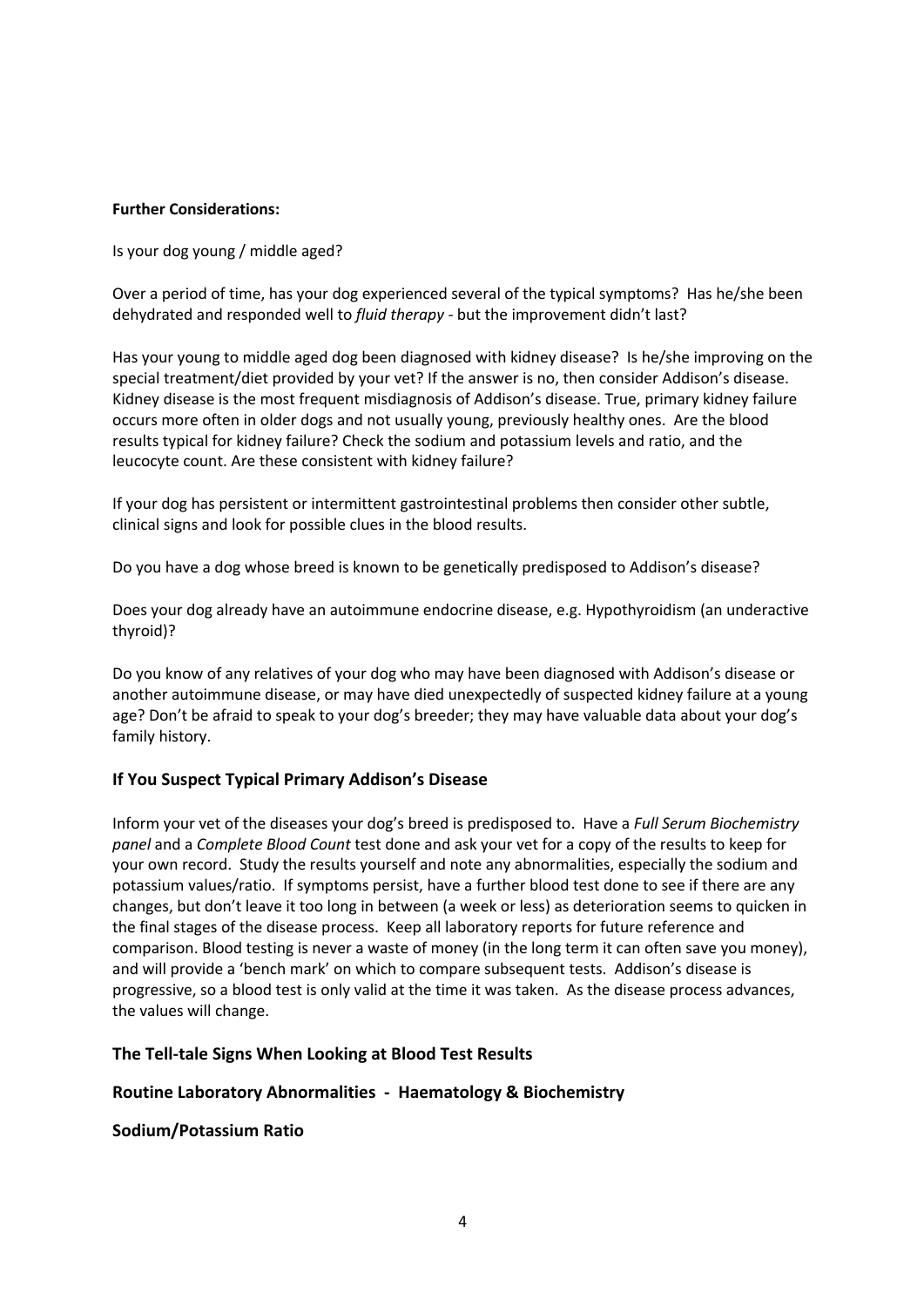Greater than 90% of Primary Addisonian cases will have **low sodium (Na)** and **high potassium (K)** values, with a **ratio of less than 27:1 (Na:K)**

Prior to diagnosis, `typical' Addisonian dogs often show a ratio of less than 23:1. A low ratio is **very** suggestive, but not diagnostic, of Addison's disease. Individual electrolyte concentrations can be a more reliable indicator.

A diagnosis of Addison's disease must not be presumed just because a dog has a low sodium/potassium ratio. An ACTH test must be performed to confirm Addison's disease.

As the disease progresses, the sodium and potassium ratio will drop even further and the dog may collapse and become critically ill, especially if the dog becomes stressed or excited. Anxiety or excitement, in a dog with reduce adrenal function (even in a dog who has not exhibited typical, clinical signs of Addison's disease) can cause the dog to collapse or even die suddenly.

The mild, clinical signs of *`chronic'* adrenal disease do not differ greatly to the grave clinical signs of *`acute'* adrenal disease. The existing, or previous, clinical signs appear increasingly more severe and urgent when an adrenal crisis is imminent.

#### *Prompt diagnosis and treatment, or supportive treatment, is crucial for a favourable outcome. An Addisonian crisis and must be treated as a true emergency if the dog is to survive.*

# **When comparing laboratory results look for the following as these will give a strong indication of Addison's disease:**

#### **INCREASED:**

High Potassium (K) High Creatinine, High Urea, (BUN – blood urea nitrogen; or SUN - serum urea nitrogen) High Urea/creatinine ratio (Azotaemia) Increased Eosinophils Increased Lymphocytes High Bilirubin - in some cases High Calcium (mild to moderate) – in some cases ALT- ALP - AST (Mild to moderate increase of liver enzymes) – in some cases

#### **DECREASED:**

Low Sodium (Na) Low Sodium/potassium ratio (Na:K) ratio - less than 27:1) **Note: Addisonian dogs often have a ratio of <23:1** Low Chloride (80% of Addisonian dogs will have low chloride values) Low Glucose – in some patients Low Albumin (moderate to severe) – in some cases Total white blood cell count (WBC) – in some cases Red blood cell count (RBC or HCT)

#### **Note: Whipworms also cause low sodium and high potassium concentrations.**

Another possible difference between kidney disease and Addison's may be seen in the white blood cells (eg., neutrophils, eosinophils, lymphocytes).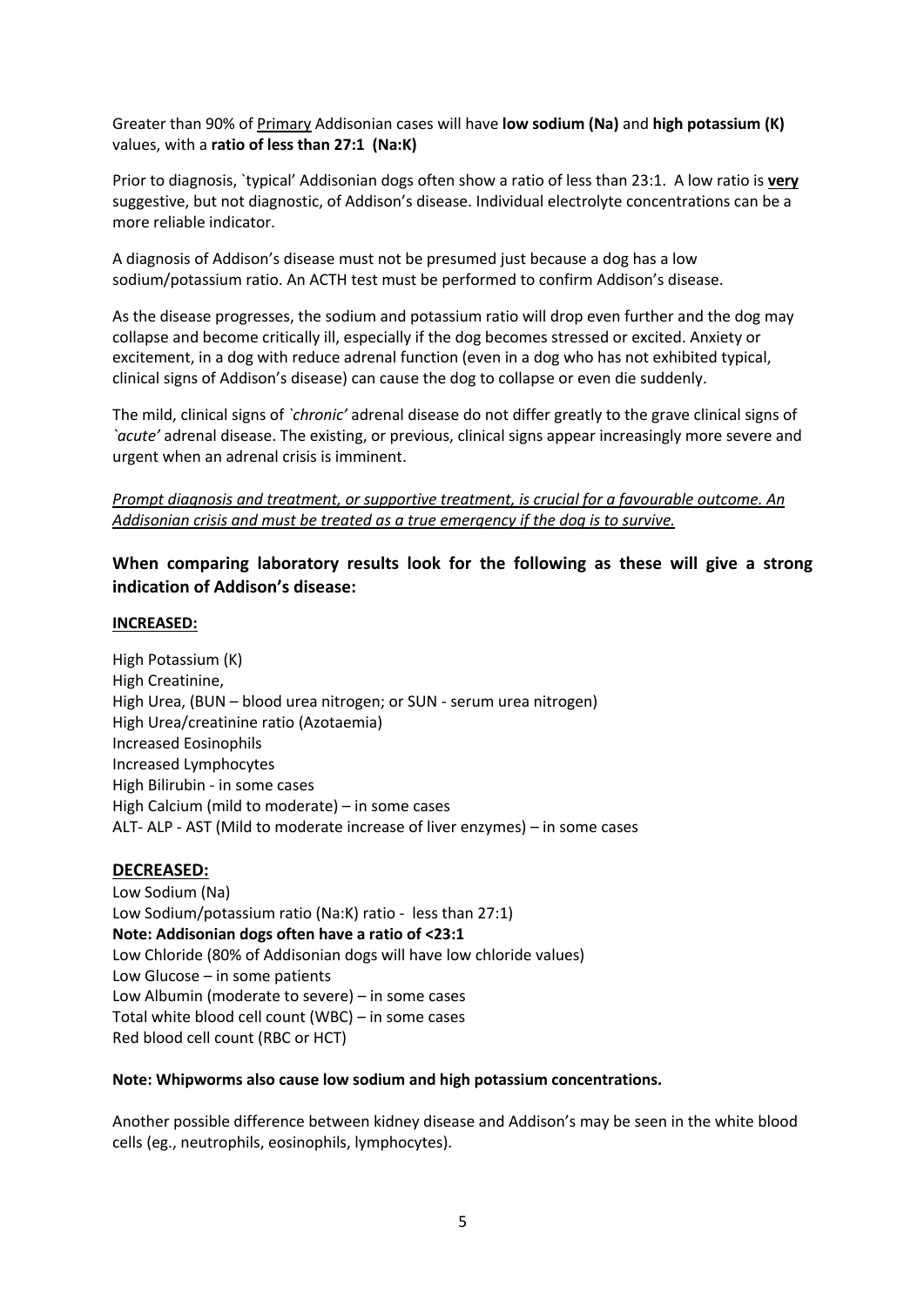When a dog is very ill (*but does not have Addison's disease*) stress levels rise and this is often reflected in the white cells. The neutrophil numbers in a very poorly dog are expected to be high-normal to increased, and the eosinophils and lymphocytes numbers are low-normal to decreased. This is called a 'stress leucogram' and is seen in both chronic and acute renal failure, **but not in Addison's disease.**

A dog with Addison's disease will show a different white cell reading than would be expected in such an ill dog. In fact there may even be reverse of what would normally be expected, known as 'reverse stress leucogram', caused by the lack of glucocorticoid hormone.

#### **Reverse Stress Leucogram – An important indicator, and is seen in Addisonian dogs**

Low-normal numbers of neutrophils

Increased numbers lymphocytes and eosinophils

# **Just remember, a very poorly dog showing a normal or elevated lymphocyte count is suggestive of Addison's disease.**

#### **Electrocardiogram**

• Electrocardiogram (ECG) is a very useful tool to detect various abnormalities of the heart resulting from high potassium levels in the blood.

Acutely affected dogs may be in hypovolaemic (reduced blood volume) shock, with severe dehydration and bradycardia (slow heart beat). A collapsed dog with a slow heart beat is unlikely to survive for long, so supportive treatment is both essential and urgent.

**Note: Usually, a dog with hypovolaemia will have a fast heart beat (tachycardia). In a hypovolaemic dog with Addison's disease the heart beat will be slow (bradycardia). This anomaly is very suggestive of Addison's disease.**

Another misleading differential is non-regenerative autoimmune haemolytic anaemia (AIHA). Decreased glucocorticoid hormone (as a result of adrenal insufficiency) suppresses production of red blood cells in the bone marrow resulting in the dog becoming anaemic. Regenerative anaemia (anaemia within the circulation of the blood) may be present due to gastrointestinal bleeding.

**Note:** The severity of anaemia can be masked if the dog is dehydrated.

I have known a number of dogs to be diagnosed with AIHA prior to being diagnosed with Addison's disease. The usual treatment for AIHA had been implemented but the clinical signs did not improve as expected, and vague clinical signs of Addison's disease, remained.

If this happens you should check for signs of Addison's on previous blood test results to see if there were any undetected tell-tale results such as high potassium, low sodium and a reverse stress leucogram. These cases are further complicated because the dog will be receiving steroid treatment (prednisolone) for AIHA. A diagnostic ACTH test for Addison's disease cannot be performed whilst a dog is on prednisolone, as it interferes with the test and results, so the dog's steroid medication must be changed to a different steroid called dexamethasone for at least 24 hours before an ACTH test is performed.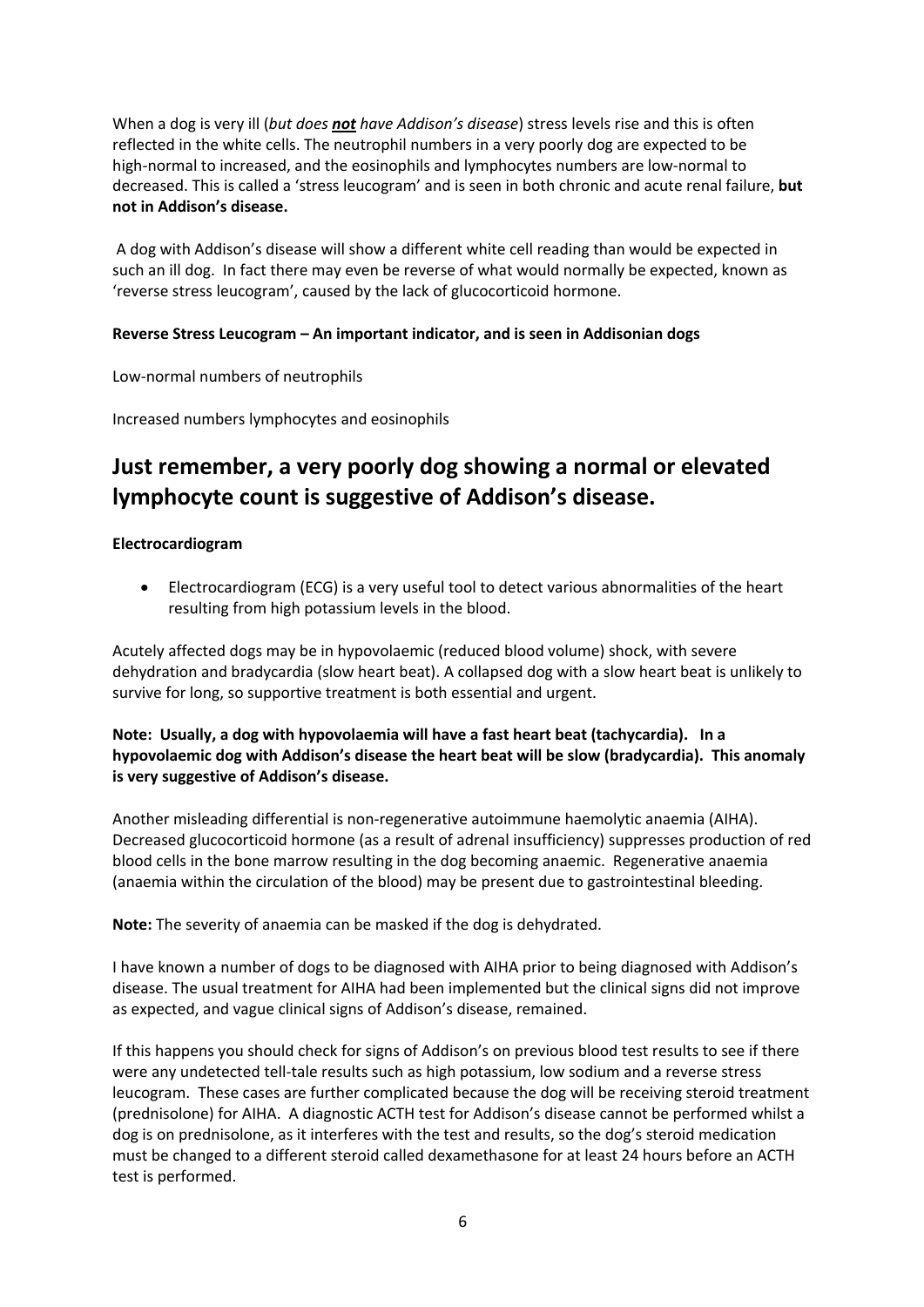# **Atypical Addison's Disease**

Atypical Addison's disease occurs when the part of the adrenal gland that produces the glucocorticoid hormone only is affected.

Dogs with atypical Addison's disease will have normal renal (kidney) blood values and, unlike dogs with primary typical Addison's disease, they will not usually show classic changes in their sodium and potassium levels.

*Note: Some atypical Addisonian dogs may still be deficient in mineralocorticoid hormones without it showing on the blood results. (Catharine Scott-Moncrieff)* 

Clinical signs may include: anorexia, vomiting, diarrhoea, weight loss, non-regenerative anaemia, exercise intolerance.

Atypical Addisonian dogs may have been misdiagnosed with inflammatory bowel disease (IBD), nonspecific gastrointestinal disease (e.g. colitis), liver disease or non-regenerative haemolytic anaemia. These cases can be challenging to the vet because dogs will often respond more favourably to fluid therapy. The disease process of Atypical Addison's disease may appear slower leading up to a diagnosis, and it may develop at a later age than typical, primary Addison's disease; the mean age being 7 years.

Blood results should show a reverse stress leucogram.

#### **Life Saving Support**

An acutely ill Addisonian dog may be collapsed and in a state of shock, with severe dehydration, a slow heart beat and life threatening electrolyte imbalance. Life-saving support treatment must be given immediately.

**From BSAVA Manual of Small Animal Endocrinology, Chapter 19 – Endocrine Emergencies** 

*"Whenever a diagnosis of Addisonian crisis is likely, treatment should be initiated without delay."* 

*"A tentative diagnosis of acute adrenocortical insufficiency can be made on the basis of the history and results of physical examination."* 

*"Since death from acute adrenocortical insufficiency is usually attributed to vascular collapse and shock, rapid correction of hypovolaemia is the first priority in treating this condition."*

- *1. Restoring blood volume and*
- *2. Correcting imbalance of sodium and potassium levels and*
- *3. Treatment of life threatening cardiac arrhythmias*

*Within 1-2 hours, a saline only intravenous drip can restore correct hydration status, increase sodium levels and lower potassium levels which may be causing hyperkalaemic myocardial toxicity. In addition, other protocols may be used if myocardial toxicity is life threatening.*

*4. Correct \*glucocorticoid deficiency*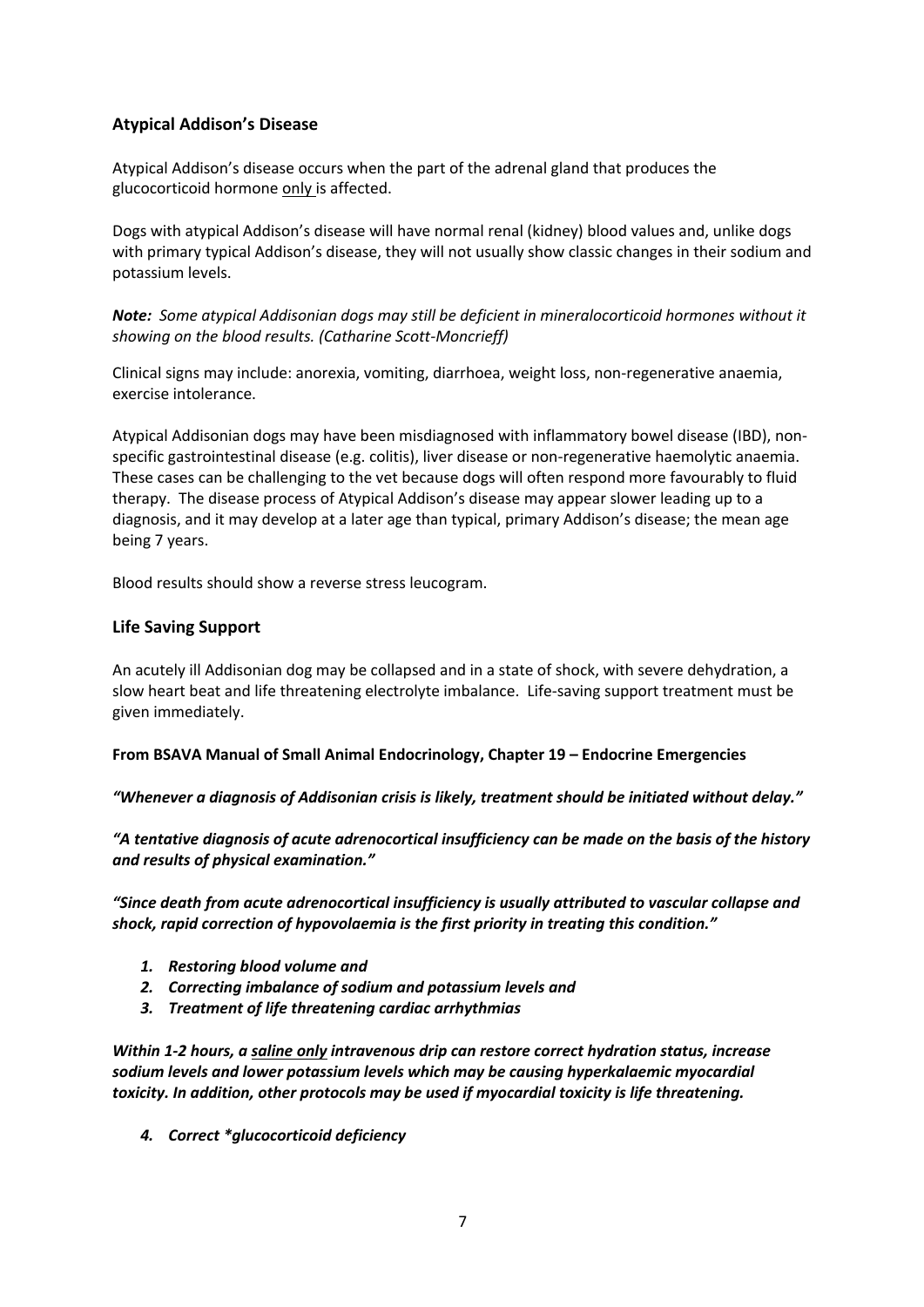**\***Dexamethasone is usually given as this has little or no effect on the measurement of endogenous cortisol concentrations and therefore does not interfere with the ACTH test.

*Personal note: If clinical signs and blood results are highly suggestive of Addison's disease and/or the dog is in a suspected adrenal crisis, as long as the ACTH test has been performed, it may be prudent to speculatively treat for Addison's disease. Sadly, I have known several untreated dogs to die whilst waiting for the ACTH test results. Better to be safe than sorry!*

#### **Zycortal Treatment**

Once diagnosis is achieved, the prognosis for an Addisonian dog is excellent. The dog should feel much better in a few days but it may take up to 6-8 weeks after the start of treatment for the clinical signs and blood results to return to normal.

Since April 2016, the treatment for Addison's disease in the UK has changed from a daily mineralocorticoid tablet (with some glucocorticoid hormone included), to an injectable mineralocorticoid called Zycortal, ideally given approximately once every month, depending on clinical signs and monitoring of sodium and potassium values.

However, during the first year following the introduction of Zycortal, it is clear from individual case reports that the duration of time between Zycortal injections varies from one individual to another. There are many anecdotal reports suggesting that the manufacturer's recommended starting dose of 2.2mg/kg is much higher than needed, and as a result many dogs have taken a long time to stabilise. These dogs require frequent, sometimes weekly blood tests, to ensure that the sodium and potassium levels are within the optimum range to indicate when the next dose of Zycortal is needed. This is usually followed by a reduction in Zycortal dose, and the same method is repeated at the end of another 28 days and continues to be repeated until the optimum dose for the optimum duration of time is achieved. The duration between injections of Zycortal, in some dogs, has been as long as 80+ days.

Care must be taken not to overdose.

Some dogs have not been successfully stabilised on Zycortal and have reverted back to Florinef to control their Addison's disease.

Vets and owners may like to listen to this very informative podcast by the RVC (Royal Veterinary College). Prof David Church, endocrinologist at the RVC, where he discusses the high starting dose of Zycortal. See link below:

60 Hypoadrenocorticism treatment[https://www.rvc.ac.uk/small-animal-referrals/news-events/clinicalpodcasts/60-hypoadrenocorticism-treatment]

Fri, 10 Nov 2017 Author: Dominic Barfield

Duration: 00:40:50

Download 74.8Mb[https://www.podtrac.com/pts/redirect.mp3/www.rvc.ac.uk/small-animalreferrals/Media/SmallAnimalReferrals/podcasts/clinical/60%20HypoA.mp3]

For the 60 th Pod we have a treat, not one but two Professors join Brian and myself in the studio. This week we talk to Hattie Syme, Professor of internal medicine and David Church, Deputy Principal here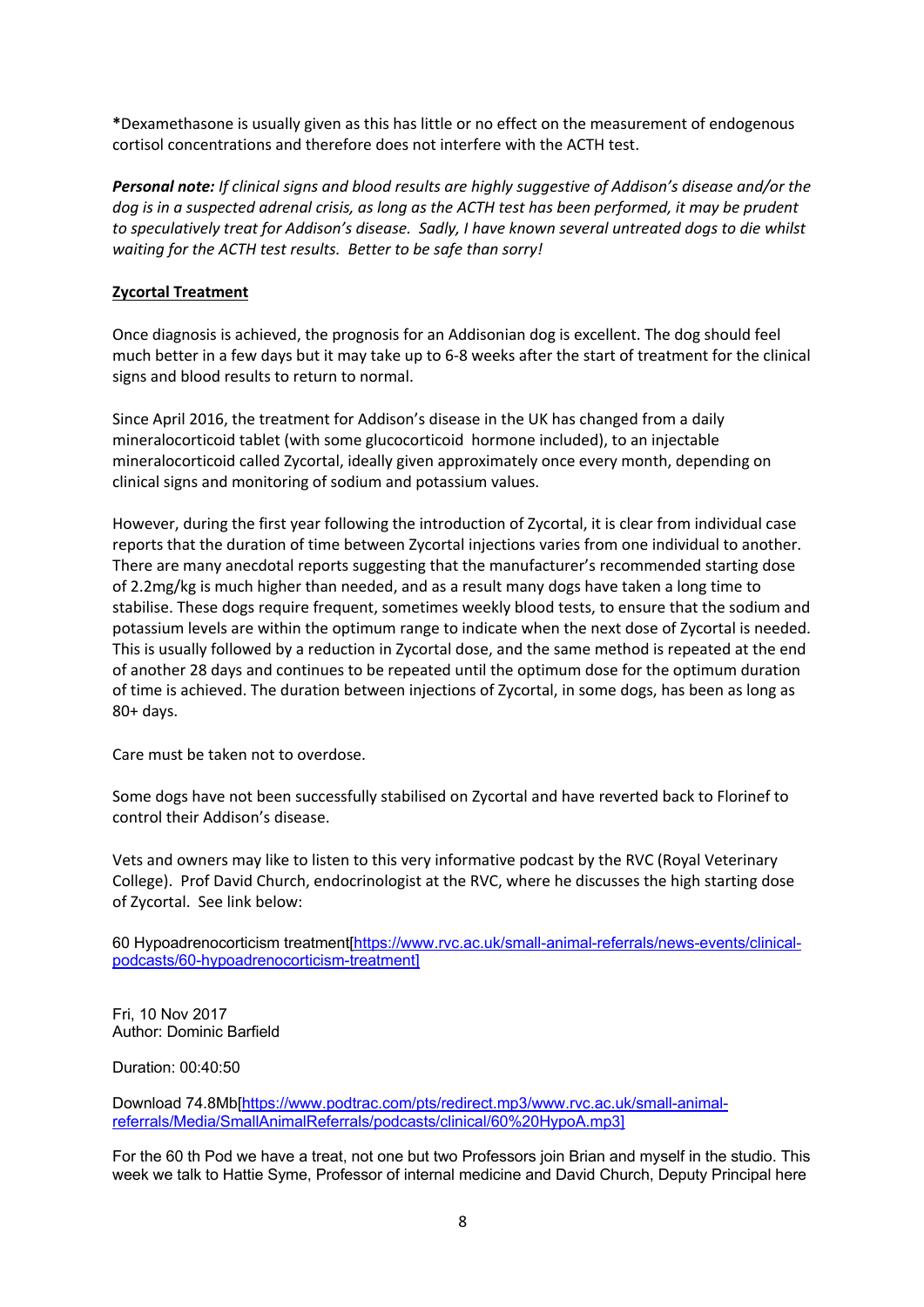at the RVC about treating patients with hypoadrenocorticism. The initial therapy and the transitional therapy. It is all about supplementing with mineralocorticoids and glucocorticoids. Now there might be differing views on which medications to use. This all came about from a conversation with them both on the clinic floor and thought that a slight contrast in views would be good for you to hear. To screen for HypoA

https://www.ncbi.nlm.nih.gov/pubmed/22092627[https://www.ncbi.nlm.nih.gov/pubmed/22092627]

#### **Please see these links also:**

https://dailymed.nlm.nih.gov/dailymed/drugInfo.cfm?setid=2c9b766a-c36b-44aa-bbd8- 24fab24ca97c

http://www.endocrinevet.info/2011/11/q-prolonged-action-of-percorten-in-dog.html

www.addisondogs.com/addisons/articles/julia\_bates\_interview\_2012.pdf

http://www.ncbi.nlm.nih.gov/pubmed/23438457

A daily dose of prednisolone, to replace glucocorticoid deficiency, will also be necessary when a dog is being treated with Zycortal.

### *'Oral replacement dose of glucocorticoid in an Addisonian dog is prednisolone 0.1– 0.22mg/kg once a day, then taper to the lowest dose to control clinical signs'. (Scott Moncrieff, 2010, Ref: Plumb's Veterinary Drug Handbook, Eighth Edition).*

This dose may need to be increased at times of stress because an Addisonian dog no longer has the 'supply and demand' facility for the 'fight/flight' response at times of stress. It might be prudent for the owner to anticipate added stress such as a brewing thunderstorm or kennelling etc.

Life-long, daily glucocorticoid hormone replacement therapy is essential alongside regular subcutaneous injections of Zycortal.

Zycortal is expected to suit approximately 80% of Addisonian dogs, but those who fail to stabilise on Zycortal will have to revert to treatment with Florinef. See information below.

#### **Florinef:**

Florinef is a daily replacement mineralocorticoid hormone tablet (with some glucocorticoid activity) called fludrocortisone (Florinef). Tablets should be given regularly, around the same time/times every day. Initially, Florinef will be given with the addition of another hormone tablet called prednisolone. Prednisolone is a glucocorticoid hormone.

Note: Although Addison's disease is easy to treat with Florinef, daily medication is essential. Missing one or two doses of Florinef is not an option and it could prove to be fatal.

#### **Florinef Treatment - Drugs & Dosage:**

#### **Extract from BSAVA Small Animal Formulary, 6th Edition**

**For mineralocorticoid supplementation in chronic or subacute adrenal insufficiency:**

**Fludrocortisone (Florinef) Oral: 0.1mg tablet**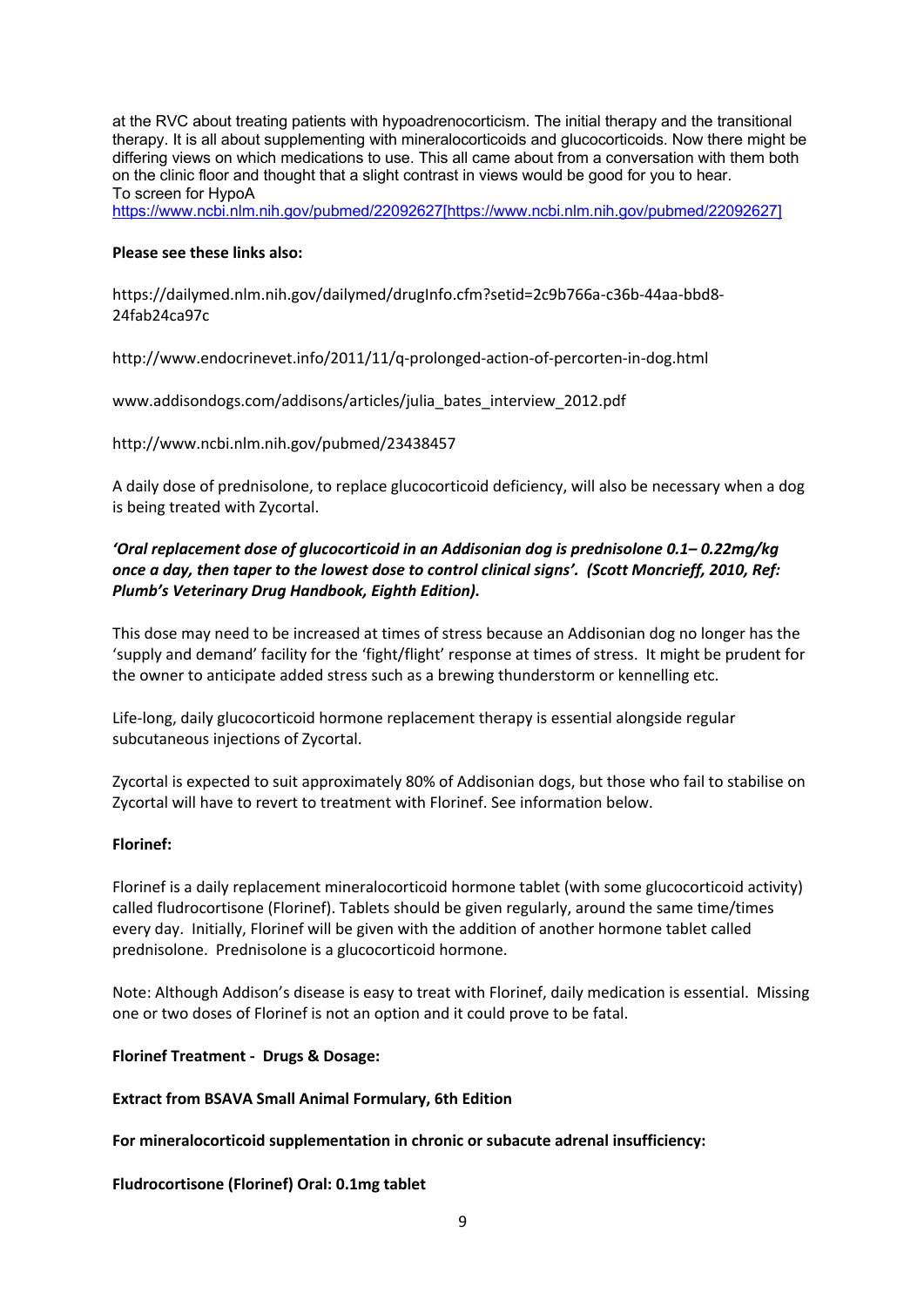#### **Initial dose:**

Start at 0.01mg/kg 24 hrs depending on size of animal. Monitor sodium and potassium levels every 1-2 weeks and adjust dose by 0.05 – 0.1mg accordingly. Most patients once stabilised will require approx. 0.1mg/5kg 24hrs.

For glucocorticoid supplementation in chronic or subacute adrenal insufficiency:

Prednisolone 0.2-0.3mg/kg given once daily with fludrocortisone. The use of prednisolone may be discontinued in most cases once the animal is stable.

#### **Useful References:**

**"When the disease is first diagnosed, a higher dose of prednisolone is often necessary (up to 0.5mg/kg every 12 hours) but should be tapered rapidly to the lowest amount". Ref: Unmasking the Great Pretender': how to recognise and manage canine Addison's disease by Audrey Cook BVM&S MRCVS Dip ACVIM-SAIM Dip ECVIM-CA'**

**'Most dogs can be successfully treated on once daily therapy but some will require twice daily treatment to maintain electrolyte concentrations within reference ranges. Fludrocortisone possesses a small degree of glucocorticoid activity and therefore also assists in weaning affected dogs off prednisolone therapy. The dosage of Fludrocortisone increases with time for reasons that are yet unclear and many dogs subsequently require doses as high as 0.03 mg/kg/day'. Ref: FECAVA Lecture Addison's Disease (Hypoadrenocorticism) in Dogs – Carmel T Mooney**

Note: Florinef should be kept cool and stored in a fridge.

A gastroprotectant may be given if gastrointestinal bleeding is present.

Following replacement hormone treatment with Florinef and prednisolone, the dog should feel much better in a few days, but it may take up to 6-8 weeks for the clinical signs and blood results to return to normal. The optimum dose of Florinef is established during this time and several blood tests, to check that the sodium and potassium ratio is back within normal range, are necessary and should be performed weekly from the start of treatment.

The oldest dog with Addison's that I have known was over 16 years old when she died, so getting that diagnosis is worth fighting for.

For more information about Addison's Disease and treatment, please see the following link:

#### **http://www.addisondogs.com/support/**

Just because the sodium and potassium ratio has increased to 27:1 doesn't mean the optimum dose of Florinef has been reached. The ratio should be greater than 27:1. If clinical signs are still obvious then an increase in Florinef dosage is probably needed. Subsequent, small increases are expected until the dog appears `normal' and the improvement in clinical signs is reflected in normal blood results.

If a poor appetite persists, an increase in the dose of prednisolone may be required. If the dog has an excessive thirst, the prednisolone may need to be reduced. The aim is to reach the `*perfect'* hormone replacement dose for the individual, and this will vary from one dog to another. Once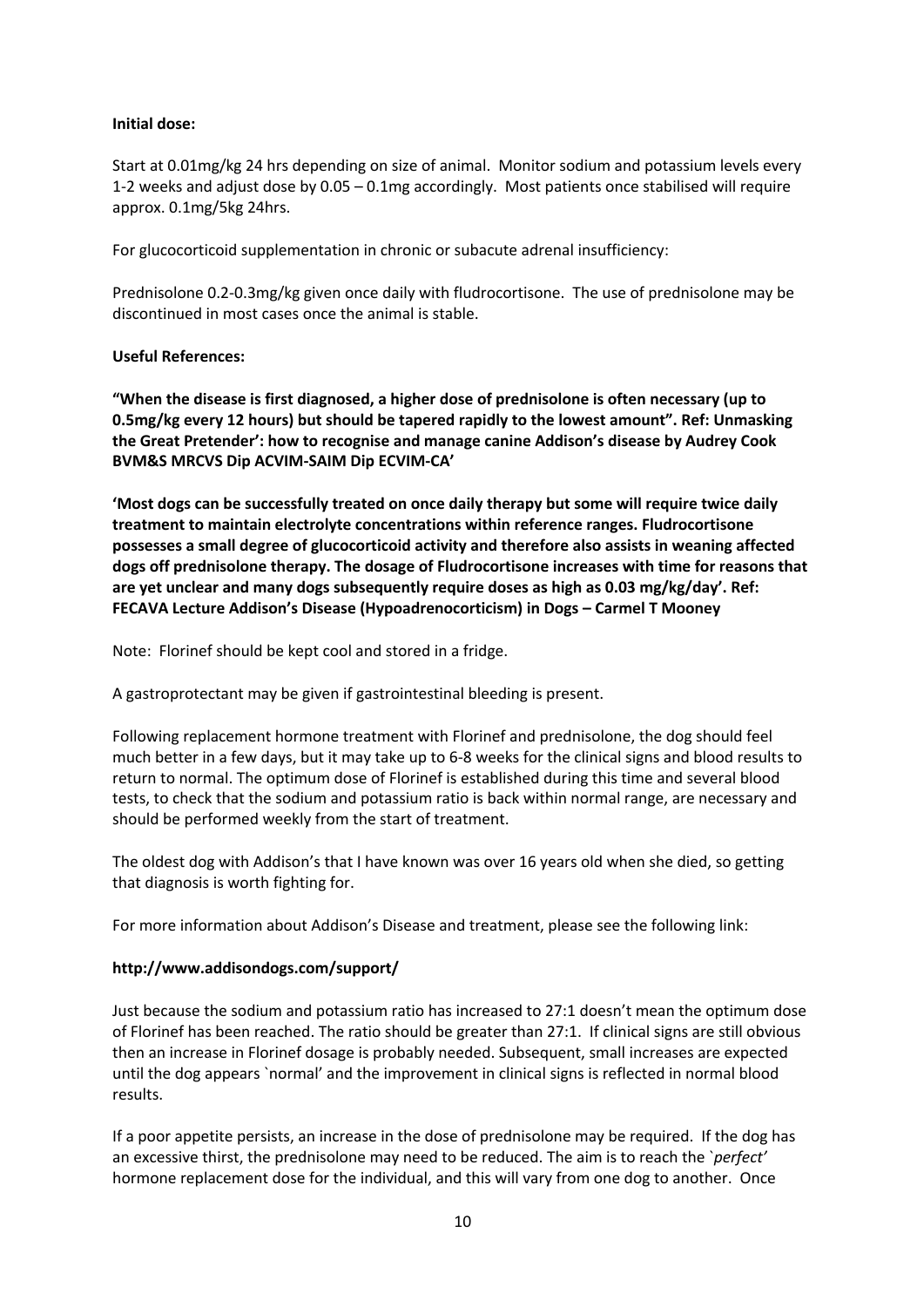stabilised, it is hoped that the dog can be maintained on Florinef only, needing an occasional low, replacement dose of prednisolone at times of stress (the automatic `supply and demand' facility for the f*ight/flight' response*, naturally provided by the glucocorticoid hormone, cortisol, is no longer available to Addisonian dogs). It might be prudent for the owner to anticipate potential stress such as an impending thunderstorm or noise from fireworks, building works etc., and give a low, one-off dose of prednisolone for that day.

Once the optimum dose of medication has been achieved, it is anticipated that the dog will live to a normal life expectancy however, there is a chance that an Addisonian dog may be predisposed to other endocrine diseases.

Healthy dogs become unwell from time to time and Addisonian dogs are no different so don't assume that every future health blip is because their Addison's is not being controlled. The problem could be totally unrelated.

If your Addisonian dog has to have a general anaesthetic then depending on how serious the predicted stress will be, the vet should increase prednisolone to above the normal dose just before, during and after the procedure. It is also important to maintain fluid support whilst an Addisonian dog is under an anaesthetic.

**Percorten-V (Desoxycorticosterone pivalate – DOCP):** Dogs with primary typical Addison's disease living in the USA are generally treated with an injectable mineralocorticoid replacement called Percorten-V. This injectable mineralocorticoid lasts for approximately 25-30 days and is given with a low, daily dose of prednisolone. Percorten-V is not licensed in the UK.

#### **Treatment of Atypical Addison's Disease:**

#### *Extract from BSAVA Small Animal Formulary, 6th Edition*

#### *Prednisolone: 0.2-0.3mg/kg given once daily.*

*"When the disease is first diagnosed, a higher dose of prednisolone is often necessary (up to 0.5mg/kg every 12 hours) but should be tapered rapidly to the lowest amount".* **Ref:** *Unmasking the Great Pretender': how to recognise and manage canine Addison's disease by Audrey Cook BVM&S MRCVS Dip ACVIM-SAIM Dip ECVIM-CA.*

Atypical Addisonian dogs may ultimately become 'typical` and require replacement mineralocorticoid hormone. Sodium, and potassium levels should be monitored every few months for the first year following diagnosis and the owner should look out for any clinical signs of primary typical Addison's disease. Checking aldosterone levels might be prudent as atypical Addisonian dogs are less likely to develop typical Addison's disease if they have normal aldosterone levels.

#### **After All This, Is It Worth It?**

**YES,** absolutely worth it! Just ask all the people who have shared their life with an Addisonian dog and still have the pleasure of seeing them enjoying a normal life, running and playing just like all the other dogs. These dogs are often young and very healthy and once replacement therapy is underway and the dog is stable they are, to all intents and purposes, normal dogs again. They may have a few ups and downs along the way, but on the whole they will live life to the full.

**Jo Tucker**